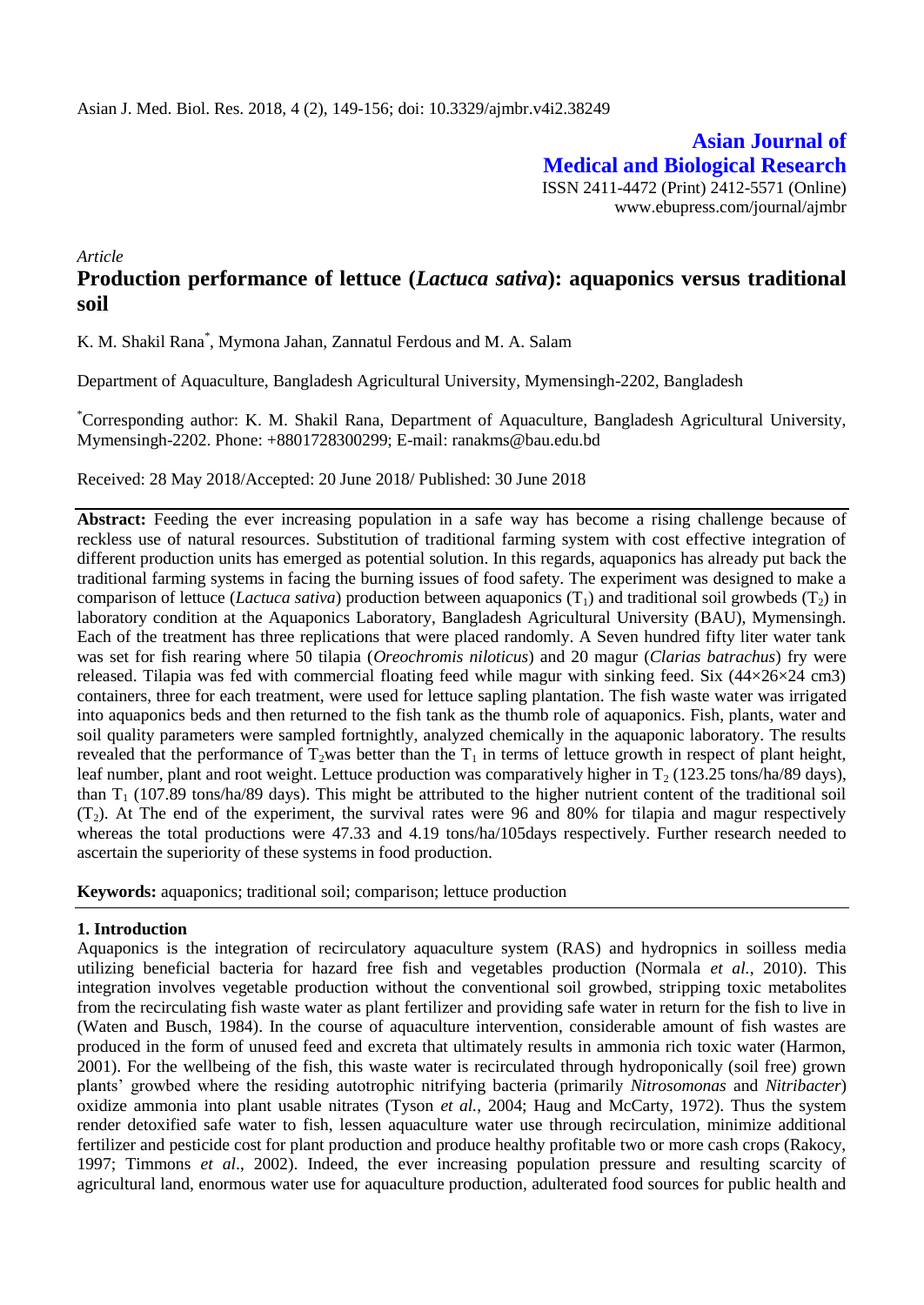the overall climate change issues have brought the aquaponics under the limelight (Salam *et al*., 2014a; McMurtry *et al.*, 1997). However, several studies have been conducted to justify the potentialities of aquaponics for healthy food production. In some cases, aquaponics has performed better than the conventional methods by creating ideal environment for fish and vegetable production (Geoff, 2002). A number of leafy vegetables have been tested in aquaponic system, among which lettuce *Lactuca sativa* (Green Oak variety) is a common one because of its wide consumer acceptance. Efficacy of aquaponics over soil or traditional culture method has been under interest of the researchers for decades. Contrary, in Bangladesh, such investigation has not widely been undertaken. Therefore, the present study was conducted with a view to comparing the production performance of lettuce grown in aquaponics and soil (traditional method). The nutrient-flow technique (NFT) was employed to run the aquaponics because of its specific advantages in plant production (Tyson *et al.*, 2001). For fish culture in aquaponics tilapia (*Oreochromis niloticus*) and magur (*Clarias batrachus*) were selected for their suitability in captive culture (Bethe *et al.*, 2017; Tanusri, 2013; Islam *et al.,* 2018).

# **2. Materials and Methods**

# **2.1. Experimental design**

The experiment was carried out for 89 days from 10 December, 2014 to 8 March, 2015 at the aquaponics laboratory, Faculty of Fisheries, Bangladesh Agricultural University, Mymensingh, Bangladesh. Among different types of aquaponic system, media based (NFT) aquaponics was chosen to conduct the present experiment. The design of the study comprised of a fish holding tank (750 L) and six food grade plastic containers  $(44 \times 26 \times 24 \text{ cm}^3)$  to hold the media (substrate/grow bed). Two types of substrates were used in this experiment namely 100% brick lets and soil separately to assess their performance in terms of lettuce production. Replications of brick lets substrate were indicated as  $T_1R_1$ ,  $T_1R_2$  and  $T_1R_3$  whereas  $T_2R_1$ ,  $T_2R_2$  and  $T_2R_3$  were used for soil substrate. Two 10 watt air pumps were used for aerating the fish tank. The waste water from the fish tank was irrigated to the grow bed by a 12 watt submersible water pump. A PVC pipe was connected to each container with another plastic pipe to the outlet pipe for draining the water into the fish tank. Inlet and outlet pipes were set to the tank to facilitate water re-circulation (Figure 1).

#### **2.2. Stocking and rearing of fish**

Following complete sanitization, a 750 L plastic water tank  $(90x51cm<sup>2</sup>)$  was used to stock fish. Bottom of the tank was filled with some cleaned brick lets that provided the fish feel like natural habitat. The tank was fitted with inlet-outlet pipes and two aerators for proper circulation as well as aeration of the tank water. After disinfection with potassium permanganate (2mg/l for 4-5 hours) and acclimatization with tank water, locally collected healthy fifty tilapia (*Oreochromis niloticus*) and twenty magur (*Clarias batrachus*) fingerlings were stocked in the tank. The feed was supplied to the fish twice daily, in the morning at 9.00 am and afternoon at 5.00 pm initially at the rate of 10% magur fish body weight and 5% tilapia fish body weight during the first month and then the rate reduced to 5% and 3% for magur and tilapia respectively. Floating feed was used for feeding tilapia and sinking feed for magur.

## **2.3. Bed preparation for lettuce culture**

Locally available six plastic containers  $(44\times26\times24 \text{ cm}^3)$  with upper side cut were used for lettuce culture as growbeds. Three containers used for aquaponics  $(T_1)$  where brick lets were used as bedding materials. The rest three containers, for traditional culture, were filled with crushed soil  $(T<sub>2</sub>)$  each mixed with 300g lime, 250g flour, 250g mustard oil cake, and 50gm each of molasses, urea, TSP and potash. The aquaponics  $(T_1)$  growbeds were connected each with the fish holding tanks through PVC pipes to facilitate recirculation. After preparing grow beds, four healthy lettuce saplings were planted in four vertices of each container counting twenty four saplings in total in six different containers. Initially height of plant, leaf number of each plant, height of leaf and width of leaf were recorded. Fish tank waste water was used for watering plants in aquaponic system  $(T_1)$ through a porous PVC pipe all the day except night whereas tap water was used for traditional soil beds  $(T_2)$ . As no fertilizer was used in the aquaponic growbeds  $(T_1)$ , plants' growth was slow for initial 10-15 days and then started at full swing with the growth of nitrifying bacteria.

#### **2.4. Collection of data**

Sampling was done fortnightly for the fish, plants, tank water and soil. For fish, sampling was done using scoop net. Ten tilapia and five magur were used to catch randomly for measuring length and weight by using an electronic compact balance (KD-S/F-en) and a cm scale during each sampling and then put back to the tank.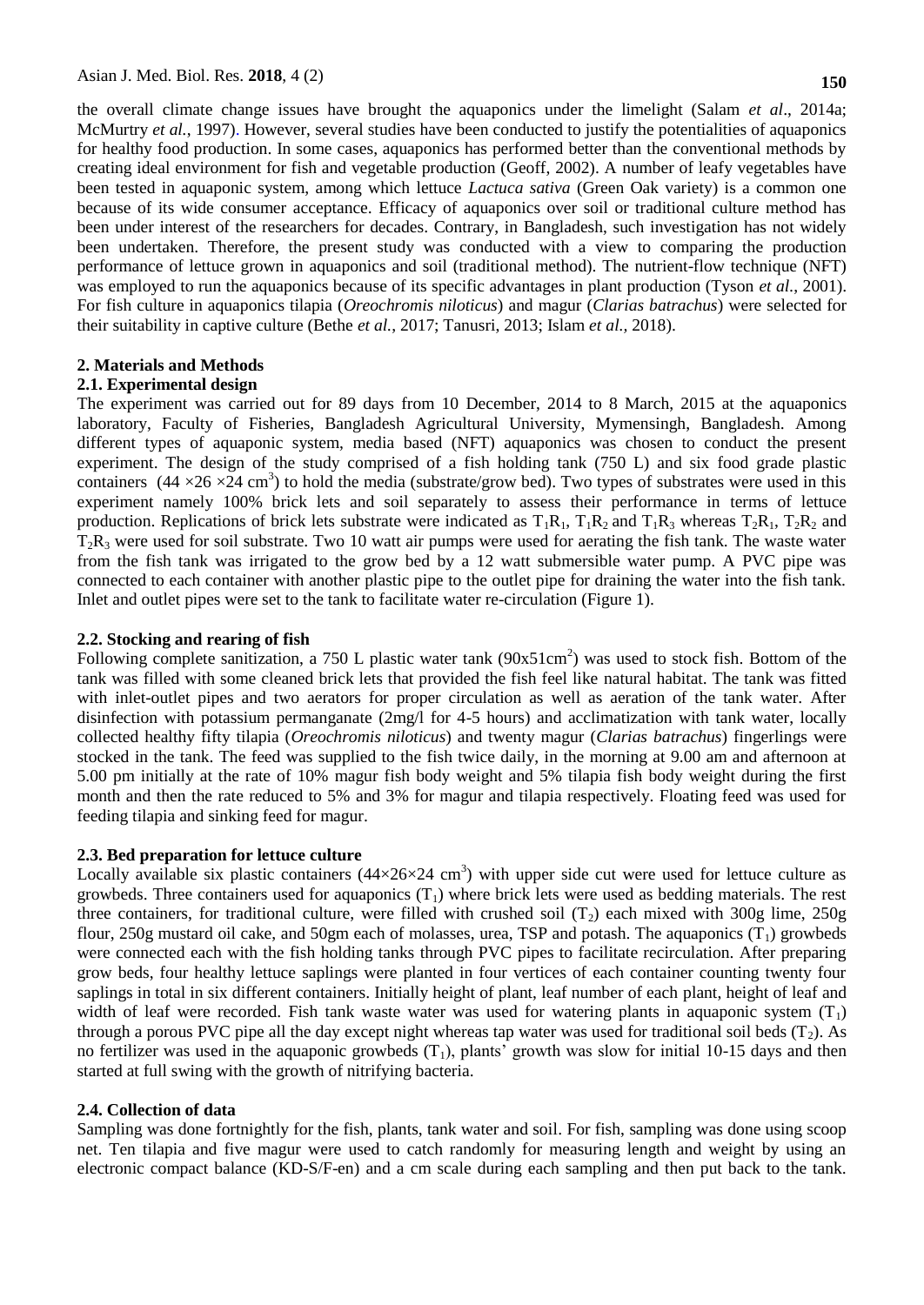Growth perameters of the fish was measured in terms of mean length and weight gain, feed conversion ratio (FCR), production and survival rate following standard mathematical procedures.

In order to assess the lettuce production performance in both the systems height of individual plant, leaf length and width, leaf area and number were measured fortnightly using an electronic compact balance (KD-S/F-en), a cm scale and an automatic digital electronic portable leaf area meter (Model LI-3100, Lincoln, NE-68504, USA). At the time of final harvest, the leaves and root weight and the total biomass content of lettuce were recorded.

During each sampling, water quality parameters such as Dissolved oxygen (DO), temperature and pH of inlet (from fish tank to aquaponics growbeds) and outlet (from aquaponics growbeds to fish tank) water were measured with the aid of "hanna instruments water quality testing kits". The chemical parameters of water and soil such as nitrite, nitrate, iron, phosphate, available phosphorus (P) and sulphur (S), exchangeable potassium (K) and sodium (Na) contents were measured with standard laboratory analysis procedure followed by Salam *et al*., 2014a.

## **2.5. Data analysis**

Collected data were recorded in a notebook and then loaded in the computer for statistical analysis. One way ANOVA and Duncan's New Multiple Range Test (Duncan, 1955) were employed to test the significance of variation between the treatment means. All statistical analyses were carried out by MS Excel 2007 version and Excel-Stat software. The results have been presented in tabular and graphical forms.

## **3. Results and Discussion**

### **3.1. Water and soil quality parameters**

The water quality parameters of the fish tank remained within the suitable range for aquaculture. As observed, the mean pH value in fish tank water was  $7.58 \pm 0.21$  that was within the acceptance level of both tilapia and magur (Swingle, 1968; Chervinski, 1982; Tanusri, 2013). In aquaponic system, nitrifying bacteria require pH within 7.2 to 8.2, whereas nitrification is subdued below the pH value of 5 (Villaverde *et al.*, 1997). The reported mean dissolved oxygen content (DO) in the tank water over the study period was  $4.3\pm1.2$  ppm suggesting slightly lower value than ideal condition (DoF, 1996), although within the tolerance range of tilapia and magur (Balarin *et al.*, 1986; Islam *et al.*, 1986). The nitrifying bacteria (*Nitrosomonas* and *Nitrobacter*) resided on the root systems of aquaponic plants could have contributed to oxygen depletion through water recirculation (Sutton *et al.,* 2006). As the present experiment was conducted in the winter season (December to March) the average temperature was slightly lower that varied from  $17^{\circ}$  to  $23.5^{\circ}$ C. Nevertheless, this temperature was quite suitable for fish culture as magur grow well within this range (Tanushri 2013) and the lethal temperature threshold for tilapia is below11° C and above 42°C (Balarin *et al.*, 1986). Moreover, temperature range of 7 to 35°C is needed to keep the nitrifying bacteria active in aquaponic system that was avail during the study period (Wortman and Wheaton, 1991).

The results of laboratory analysis of inlet water (waste water from tank to growbeds) and outlet water (recycled water from growbeds to tank) showed that the overall mineral contents of the outlet water were lower than that of inlet water that admit the findings of Salam *et al.,* 2014b. The result implies that the minerals in the form of iron, phosphorus and nitrogen were high in fish tank waste water (Table 1). When this water was re-circulated through aquaponics growbeds, the nitrifying bacteria acted to convert the non edible form into consumable nutrients like nitrates for the lettuce plants. Thus the process renders the system hazard free.

Similar to the findings of Salam *et al.*, 2014a, the biochemical analysis of aquaponic tank water in  $T_1$  and growing soil media in  $T_2$  revealed that the soil growbeds were much nutrient dense compared to aquaponic growbeds hence favorable for better production (Table 2).

### **3.2. Fish Growth and production**

In this experiment, 50 tilapia and 20 magur fry were stocked in a plastic water tank (750 liter) and reared for 105 days. Because of its hardy, high yielding and omnivorous nature tilapia has become a common candidate in aquaponic system (Childress, 2003). The initial mean length and weight of the experimental tilapia were 13.74  $(\pm 1.77)$  cm and 51.13 ( $\pm 22.27$ ) g respectively that were increased to 16.69 ( $\pm 2.60$ ) cm and 125.04 ( $\pm 38.22$ ) g at the final harvest having the length and weight gain of 2.95  $(\pm .83)$  cm and 73.91  $(\pm 15.95)$  g respectively. Watanabe et al., 2004 and Licamele, 2009; of the University of Arizona reported that mean weight gain of tilapia was 85.39 (±12.04) g after 180 days of rearing. Therefore, weight gain of tilapia was quite satisfactory in this study that might be due to better management practice, good quality feed and suitable temperature over the period. The FCR value of tilapia was 2.54 that is better than the reported FCR value (2.67) for tilapia in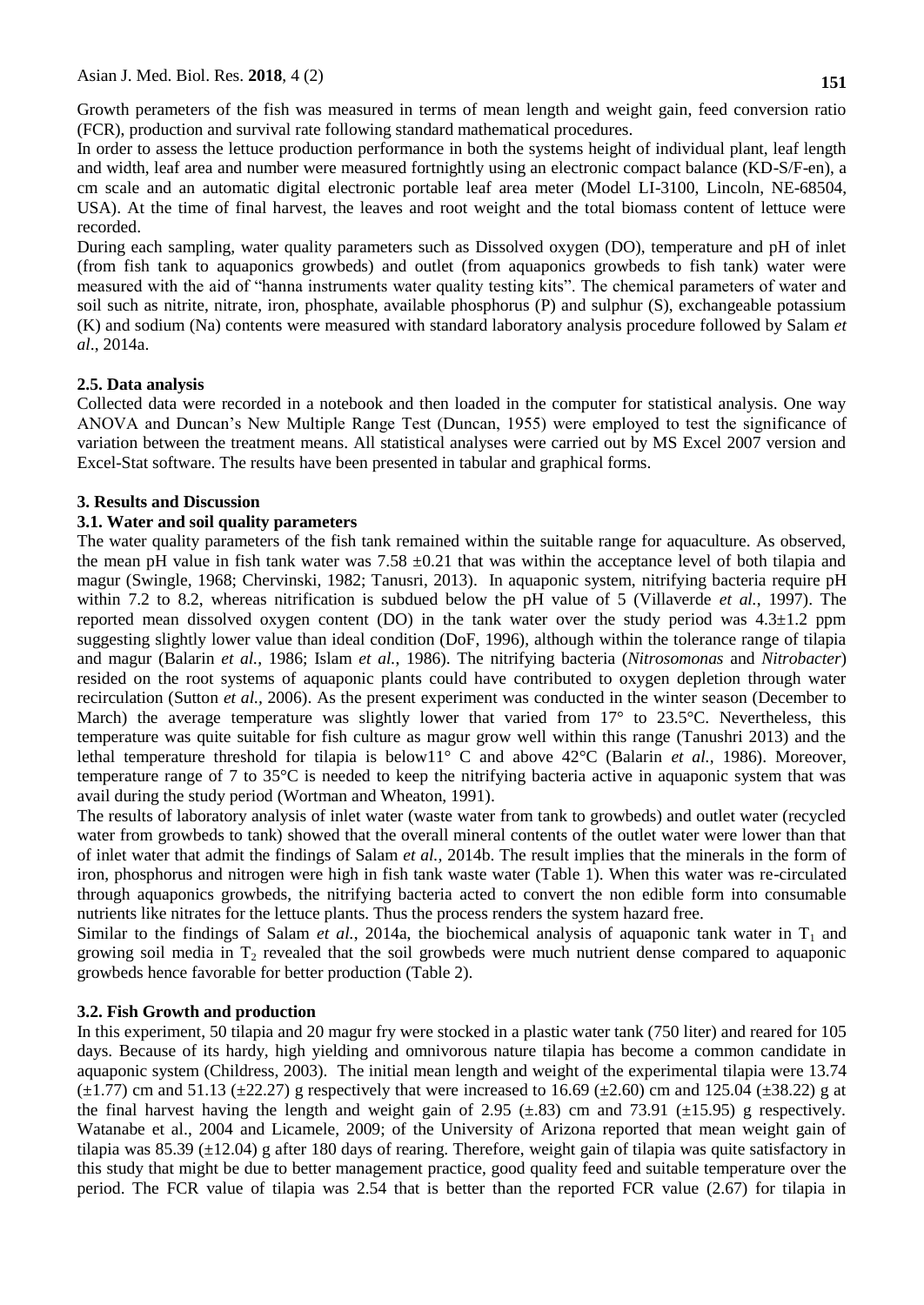aquaponic system of Salam *et al.*, 2014b. Here, survival rate of tilapia was 96% that outweighed the findings of Salam *et al.*, 2013 who recorded 93% survival rate. At the end of the experiment, total production of tilapia was 3.55 kg in 750 L tank which would be 47.30 tons/ha/105 days that surpassed the findings of Rana *et al*., 2015; who obtained tilapia production of 28 tons per hectare for 90 days rearing in ponds. The present finding is comparatively higher than the conventional semi intensive system.

To utilize the bottom space of the fish tank magur fry was released because of its high stocking density tolerance. The initial mean length of magur was  $8.43 \ (\pm 0.71)$  cm and the final mean length was  $15.63(\pm 1.08)$  cm with the length gain of 7.2 ( $\pm$ .37) cm at final harvest. Hasan, 2014; reported that mean length gain of magur at the harvesting time were 17.80 ( $\pm$ 0.09), 13.50 ( $\pm$ 0.05) and 12.37 ( $\pm$ 0.02) cm in T<sub>1</sub>, T<sub>2</sub> and T<sub>3</sub> respectively which were slightly higher than the present finding. The mean weight gain of magur in this study was 19.64( $\pm$ 3.39) g while the initial and final mean weight of fish were  $3.78(\pm 1.00)$ g and  $23.42(\pm 4.39)$ g respectively that also conforms with the findings of Hasan, 2014. In the present study, the observed FCR value of magur was 2.84. Tarnchalanukit *et al.*, 1983; estimated the FCR value of *C. batrachus* 1.24-1.32 in circular tank receiving high quality feed whereas Azimuddin *et al.*, 1998; reported FCR from 1.73 to 2.04 for magur fed formulated feed. Thoses were little bit lower than the value of present experiment that might because tilapia and magur were combined cultured in the tank, hence tilapia consumed magur feed so FCR of magur was little bit high. The observed survival rate of magur was 80% that complies with Tarnchalanukit *et al.*, 1983; who reported 79.53% survival rate of *C. batrachus*. In winter season,  $0.314$  kg of magur was obtained from  $0.75$  m<sup>2</sup> area using plastic drum. If we convert the area in hectare then the total production of fish would be 4190kg/ha/105 days. The present finding was comparatively higher to the finding of Tanushri, 2013 who recorded the production of 382.11and 222.07 kg /ha/113 days respectively. Indeed tilapia and magur performed well in the system (Table 3, Figure 2 & 3).

|                 | <b>Inlet water</b> |                 |                 |                 |              | <b>Outlet water</b> |                 |                 |  |  |
|-----------------|--------------------|-----------------|-----------------|-----------------|--------------|---------------------|-----------------|-----------------|--|--|
| <b>Sampling</b> | Fe                 | PO <sub>4</sub> | NO <sub>2</sub> | NO <sub>3</sub> | Fe           | PO <sub>4</sub>     | NO <sub>2</sub> | NO <sub>3</sub> |  |  |
| Date            | (ppm)              | (ppm)           | (ppm)           | (ppm)           | (ppm)        | (ppm)               | (ppm)           | (ppm)           |  |  |
| 9/12/2014       | 0.08               | 2.28            | 7.65            | 0.33            | 0.05         | 1.95                | 4.41            | 0.20            |  |  |
| 27/12/2014      | 0.06               | 2.16            | 7.55            | 0.34            | 0.04         | 1.85                | 4.31            | 0.10            |  |  |
| 10/1/2015       | 0.04               | 2.40            | 7.75            | 0.32            | 0.06         | 2.05                | 4.51            | 0.30            |  |  |
| 28/01/2015      | 0.07               | 2.28            | 7.65            | 0.33            | 0.05         | 1.95                | 6.00            | 0.10            |  |  |
| 16/02/2015      | 0.02               | 2.40            | 7.60            | 0.34            | 0.06         | 1.90                | 3.00            | 0.20            |  |  |
| 6/3/2015        | 0.05               | 4.00            | 5.00            | 0.30            | 0.07         | 4.00                | 12.00           | 0.50            |  |  |
| Mean            | 0.05               | 2.59            | 7.20            | 0.33            | 0.06         | 2.28                | 5.71            | 0.23            |  |  |
|                 | $(\pm 0.02)$       | $(\pm 0.70)$    | $(\pm 1.08)$    | $(\pm 0.2)$     | $(\pm 0.01)$ | $(\pm 0.84)$        | $(\pm 3.23)$    | $(\pm 0.15)$    |  |  |
| Significant     | $NS^*$             | $NS*$           | $NS*$           | $NS*$           | $NS*$        | $NS*$               | $NS*$           | $NS*$           |  |  |

**Table 1. Mineral contents of inlet and outlet water on different sampling dates.**

\*Non significant when P<0.05

**Table 2. Mineral contents of aquaponics water and soil of traditional growbeds.** 

| <b>Treatments</b>  | $P$ (ppm)            | $K$ (ppm)         | $S$ (ppm)         | $Na$ (ppm)         |  |
|--------------------|----------------------|-------------------|-------------------|--------------------|--|
| $T_1$ (Aquaponics) | $2.25 \ (\pm 0.63)$  | $7.35(\pm 0.75)$  | $2.82(\pm 0.39)$  | $22.17(\pm 1.23)$  |  |
| $T_2(Soil)$        | $23.79 \ (\pm 2.76)$ | $18.64(\pm 3.38)$ | $51.38(\pm 2.52)$ | $231.65(\pm 3.29)$ |  |

### **Table 3. Comparative growth performance of tilapia and magur.**

| <b>Growth Parameter</b>      | <b>Tilapia</b>       | <b>Magur</b>      |
|------------------------------|----------------------|-------------------|
| Mean Initial Length(cm)      | $13.74(\pm 1.77)$    | $8.43(\pm 0.71)$  |
| Mean Final Length(cm)        | $16.69(\pm 2.60)$    | $15.63(\pm 1.08)$ |
| Mean Length Gain(cm)         | $2.95(\pm .83)$      | $7.2(\pm .37)$    |
| Percent Length Gain (%)      | 21.47                | 85.00             |
| Mean Initial Weight $(g)$    | $51.13(\pm 22.27)$   | $3.78(\pm 1.00)$  |
| Mean Final Weight $(g)$      | $125.04 (\pm 38.22)$ | $23.42(\pm 4.39)$ |
| Mean Weight $Gain(g)$        | $73.91(\pm 15.95)$   | $19.64(\pm 3.39)$ |
| Percent Weight Gain (%)      | 144.55               | 519.00            |
| Survival Rate (%)            | 96.00                | 80.00             |
| <b>FCR</b>                   | 2.54                 | 2.84              |
| Production (tons/ha/105days) | 47.33                | 4.19              |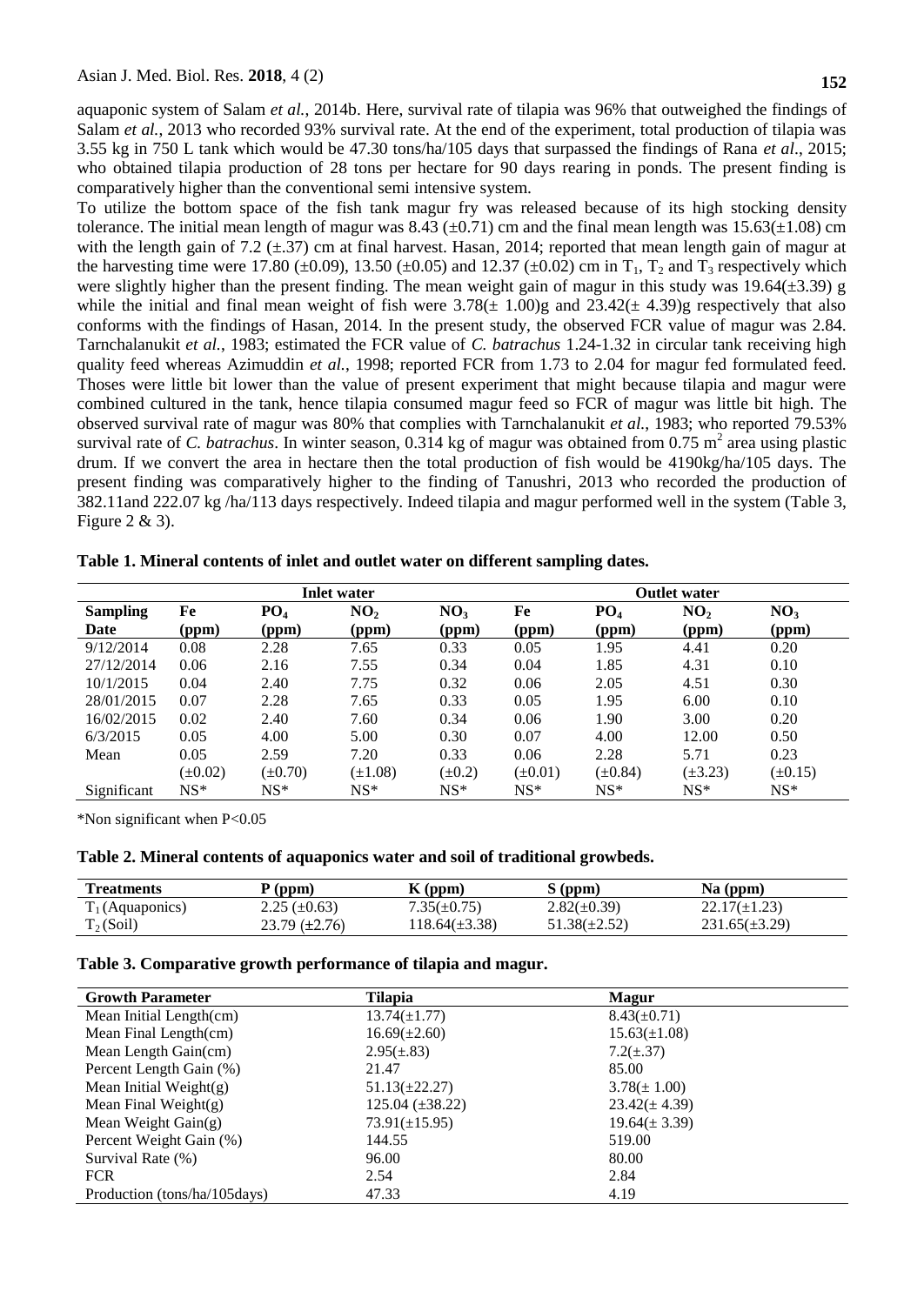|                  |                 | Plant height (cm) |               | Leaf length (cm) |                | Leaf area $(cm2)$ |                | Leaf number    |                | Leaf weight (g) |
|------------------|-----------------|-------------------|---------------|------------------|----------------|-------------------|----------------|----------------|----------------|-----------------|
| Sampling<br>Date | $T_1$           | $T_2$             | $T_1$         | $T_2$            | $T_1$          | T <sub>2</sub>    | $T_1$          | T <sub>2</sub> | $T_1$          | $T_2$           |
| 10/12/2014       | 5.13            | 5.17              | 5.07          | 5.07             | 11.88          | 12.97             | 3.08           | 3.08           |                |                 |
|                  | $(\pm 0.64)$ f  | $(\pm 0.8)$ f     | $(\pm 0.7)$ e | $(\pm 0.74)c$    | $(\pm 3.3)$ f  | $(\pm 4.1)d$      | $(\pm 0.5)d$   | $(\pm 0.5)d$   |                |                 |
| 09/01/2015       | 23.61           | 27.14             | 15.02         | 17.64            | 66.67          | 119.05            | 5.5            | 6.66           | 1.14           | 2.19            |
|                  | $(\pm 1.84)$ e  | $(\pm 2.78)$ e    | $(\pm 1.7)d$  | $(\pm 2.13)$ b   | $(\pm 12.2)e$  | $(\pm 51.9)c$     | $(\pm 1.0)d$   | $(\pm 1.0)$ cd | $(\pm 0.30)c$  | $(\pm 1.3)d$    |
| 25/01/2015       | 38.37           | 38.38             | 17.33         | 20               | 85.82          | 134.96            | 10             | 11.17          | 1.30           | 2.75            |
|                  | $(\pm 3.63)$ d  | $(\pm 2.28)$ d    | $(\pm 1.5)c$  | $(\pm 2.59)$ ab  | $(\pm 19.0)d$  | $(\pm 47.9)$ bc   | $(\pm 2.3)c$   | $(\pm 2.3)$ bc | $(\pm 0.40)c$  | $(\pm 1.7)$ cd  |
| 09/02/2015       | 60.33           | 50.81             | 19.5          | 20.4             | 103.44         | 152.19            | 13.92          | 14.67          | 2.39           | 4.13            |
|                  | $(\pm 9.26)c$   | $(\pm 6.11)$ c    | $(\pm 1.2)b$  | $(\pm 2.46)a$    | $(\pm 13.2)c$  | $(\pm 21.9)$ bc   | $(\pm 4.1)$ bc | $(\pm 3.9)$ b  | $(\pm 0.60)$ b | $(\pm 1.9)c$    |
| 24/02/2015       | 77.33           | 63.38             | 21.19         | 22.43            | 163.02         | 166.18            | 17.58          | 21.5           | 5.97           | 5.64            |
|                  | $(\pm 15.43)$ b | $(\pm 10.06) b$   | $(\pm 1.8)a$  | $(\pm 3.78)a$    | $(\pm 39.7) b$ | $(\pm 23.6)$ b    | $(\pm 7.1)$ ab | $(\pm 9.7)a$   | $(\pm 1.4)a$   | $(\pm 1.6)$ b   |
| 01/03/2015       | 89.83           | 72.75             | 22.1          | 22.05            | 195.82         | 215.23            | 20.92          | 25.08          | 6.49           | 7.14            |
|                  | $(\pm 18.27)a$  | $(\pm 12.33)a$    | $(\pm 2.0)a$  | $(\pm 5.06)a$    | $(\pm 46.6)a$  | $(\pm 30.0)a$     | $(\pm 8.4)$ a  | $(\pm 11.1)a$  | $(\pm 1.9)a$   | $(\pm 2.0)a$    |

**Table 4. Production performance of lettuce in Aquaponics (T1) and traditional soil (T2).**

Values in a row having similar letter (s) or without letters do not differ significantly whereas values bearing the dissimilar letter (s) differ significantly (p<0.05) as per Duncan Multiple Range Test (DMRT)

## **Table 5. Lettuce root length, weight and total production at final harvest.**

| <b>Treatments</b> | Root length (cm) | Root weight (g) | Lettuce production (tons/ha/89days) |
|-------------------|------------------|-----------------|-------------------------------------|
|                   | 13.63            | 14.37           | 107.89                              |
|                   | 12.15            | .2.86           | .                                   |



**Figure 1. Layout of the experiment.**



**Figure 2. Length (cm) and weight (g) of tilapia on various sampling dates.**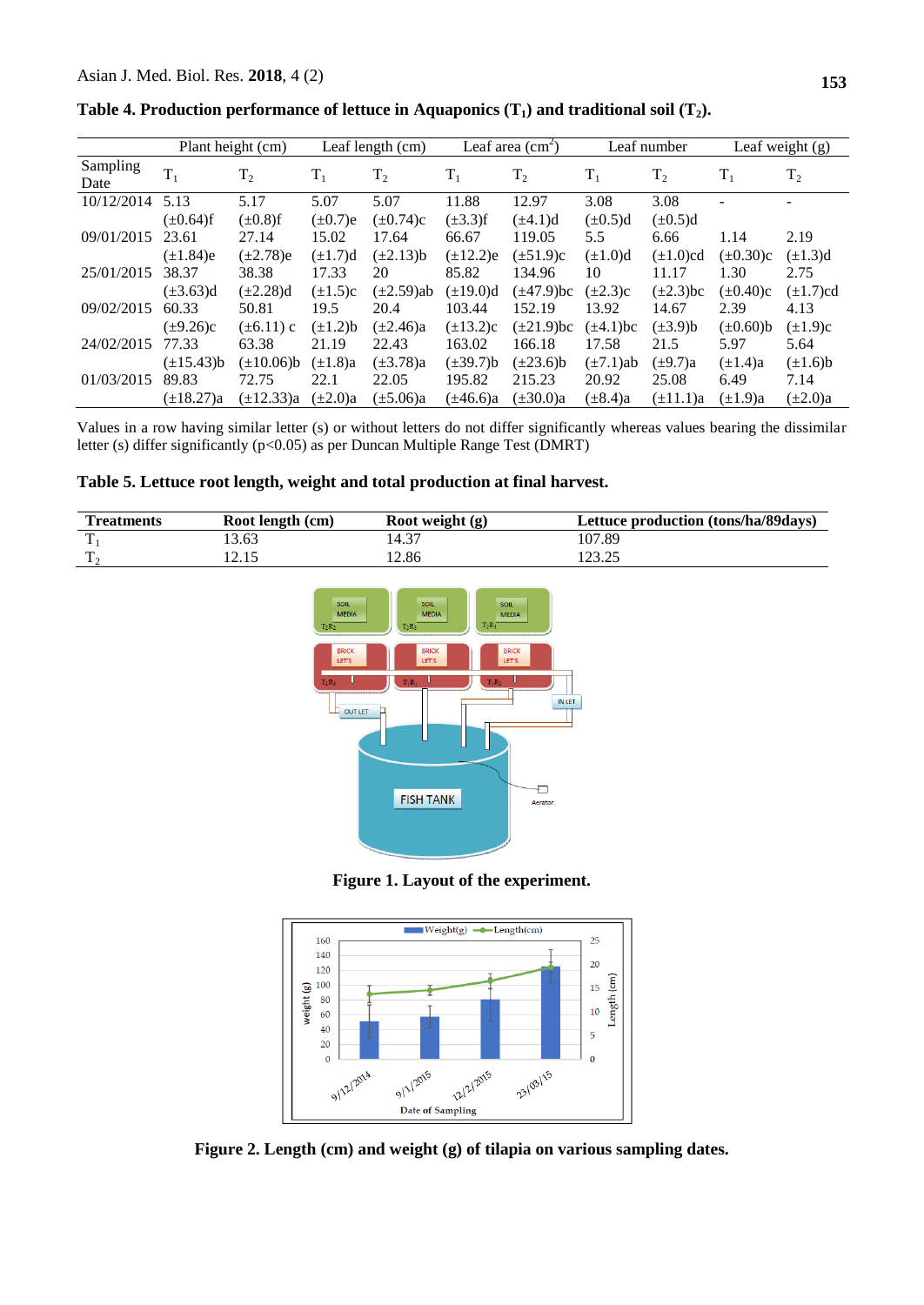

**Figure 3. Length (cm) and weight (g) of magur on various sampling dates.**

### **3.3. Lettuce growth and production**

During the study, the growth and production performances of lettuce in two treatments  $T_1$  (Aquaponics) and  $T_2$ (Soil) were recorded. The highest mean plant height was 89.83 ( $\pm$ 18.27) cm in T<sub>1</sub> and 72.75 ( $\pm$ 12.33) cm in T<sub>2</sub> although the differences in plant height among the two treatments on each sampling were insignificant (P<0.05). Mader, 2012; found the average height of lettuce were 7.34 cm in the soil, 6.52 cm in the gravel, and 5.7 cm in the which was comparatively lower than the present findings. Interestingly there was no significant difference among the observed data for final average leaf length and leaf area in two different treatments but  $T_2$  performed slightly better than T1 (Table 4). The highest mean leaf number was  $25.08 \ (\pm 11.1)$  and it was found in T<sub>2</sub>. At that time mean leaf number in T1 was 20.92  $(\pm 8.49)$  that was not significantly different (P<0.05). The highest mean leaf weight in  $T_2$  was 7.14( $\pm$  2.0) g whereas in  $T_1$  was 6.49 ( $\pm$ 1.9) g. Previous study of Mader, 2012 also reported different leaf weights for different growbeds such as 2.07 g in soil, 1.52 g in gravel, and 0.84 g in fiber. Because of having adequate space in brick-lets growbed, aquaponic lettuce  $(T_1)$  attained the highest root length of 13.63cm than in soil  $(T_2)$  counted 12.15cm (Table 5). This finding also follows the pattern of Mader, 2012. After the final harvest, the highest estimated lettuce production of 1410.76 g (1410.76g/0.114m2/89 days or 123.25 tons/ha/89 days) was obtained from  $T_2$  whereas  $T_1$  produced 1234.23 g (1234.23g/0.114m<sup>2</sup>/89 days or 107.89 tons/ha/89 days) of lettuce although the difference was statistically insignificant (P<0.05). However, in this study traditional soil preformed better that is similar to the previous study (Mader, 2012). In contrast, Salam et al., 2014a; concluded differently where aquaponics performed better than soil and hydroponics respectively. In this experiment maximum mineral contents, essential for plant growth, were found in traditional soil media  $(T_2)$  that might has outweighed the synergistic effect of aquaponics  $(T_1)$  in lettuce production (Rakocy *et al.*, 2004).

#### **4. Conclusions**

Food safety in public health is a burning issue now-a-days all over the world including Bangladesh. Aquaponics has already proved its potentiality in providing hazard free healthy fish and vegetables. Comparison of the traditional farming with aquaponics may lead to greater adoption of the aquaponics system in public and private sectors. Although the production of lettuce was not greater than the traditional farming in soil but the products of aquaponics were fully free of fertilizers, insecticides and other hazardous chemicals that are conventionally being used in traditional farming. Thus the benefit of having organically produced safe food from aquaponics can easily outweigh the production benefit of traditional farming. However, further studies are needed to justify more clearly the superiority of the aquaponic system the traditional one.

#### **Conflict of interest**

None to declare.

## **References**

- Azimuddin KM, 1998. Effect on stocking density on the growth of Thai pangus, *Pangasius sutchi* (Folwer) in net cage by using formulated diet, MS Thesis, Department of Aquaculture, Bangladesh Agricultural University, Mymensingh. pp.1- 62.
- Balarin JD, R Horrer and ATC Armitage, 1986. Research on intensive culture of tilapia in tanks. In Proceedings, African Seminar in Aquaculture. Pudoc, Wageningen. pp. 206-216.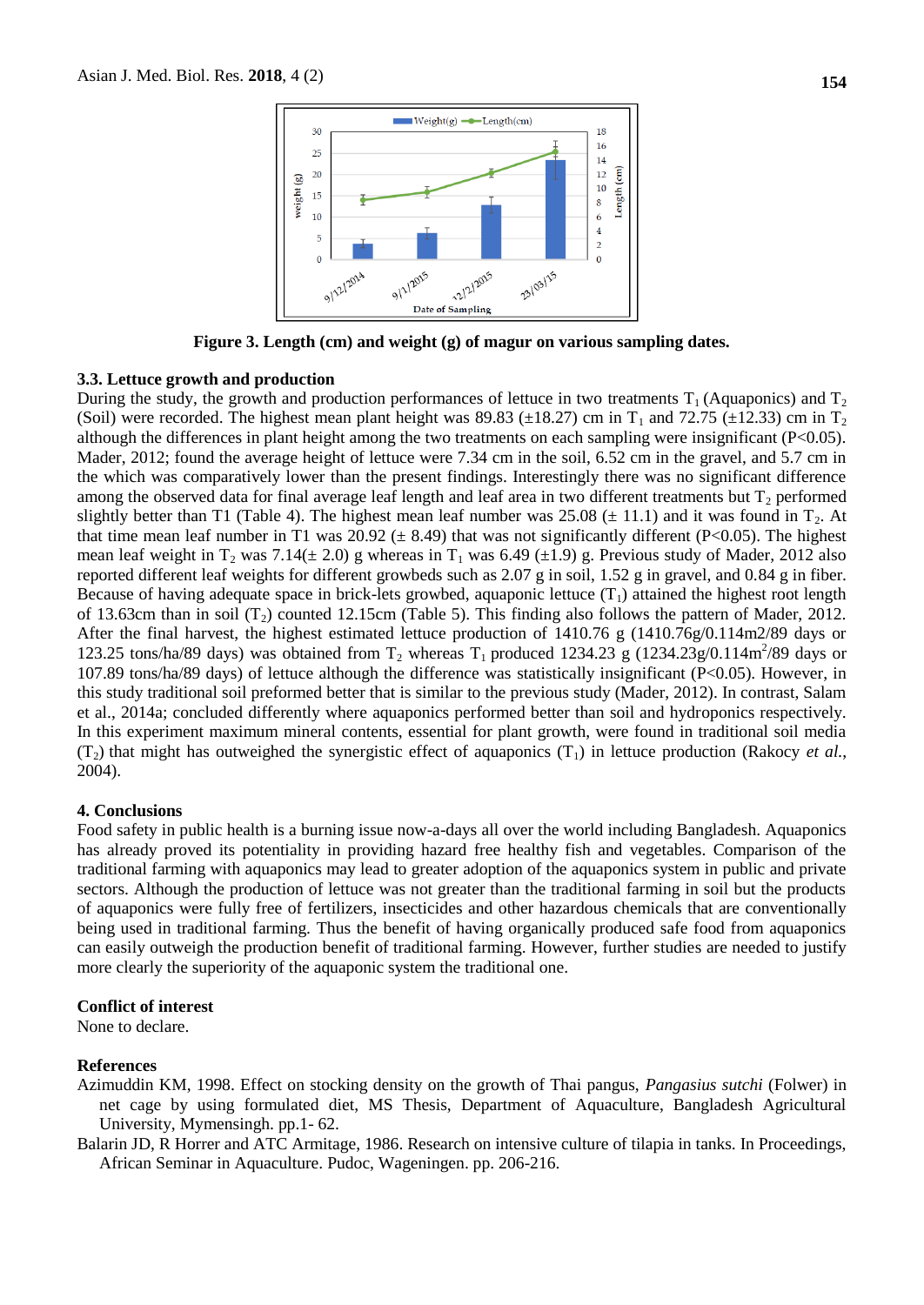- Bethe LA, MA Salam, UK Fatema and KMS Rana, 2017. Effect of Foliar Spray of compost tea on water spinach (*Ipomoea aquatica*) in aquaponic system. Int. J. Fish. Aquat. Stud., 5: 203-207.
- Chervinski J, 1982. *Environmental physiology of tilapias.* In RSV Pullin and LM Connel (editors.). The biology of tilapias, ICLARM. Conference proceedings, Manila, Philippines**. 7**. pp. 119-128.
- Childress VW, 2003. Promising Alternatives in Agri‐technology: Aquaponics. Resources in Technology, Copyright 2002 EBSCO Publishing, Dec.‐Jan. 2003.
- DoF (Department of Fisheries), 1996. Technologies and Management for Fisheries Development. pp: 21-148.

Duncan DB, 1955. Multiple range and multiple F tests. Biometrics 11:1-42.

Geoff W, 2002. Greenhouse aquaponics proves to be superior to indoor hydroponics. Aquaponics J., 1: 08-13.

Harmon T, 2001. A look at filtration in aquaponic system: bead filters. Aquaponics J., 5: 16-19.

- Hasan MZ, 2014. Growth and Production Performance of Vietnamese Koi (*Anabas testudineus*) with Magur (*Clariasbatrachus*) at Different Stocking Densities in a Farming Ponds, MS Thesis, Department of Aquaculture, Bangladesh Agricultural University, Mymensingh. pp. 1-32.
- Haug RT and McCarty PL, 1972. Nitrification with submerged filters. J. Water Pollut. Control Fed., 44: 20-86.
- Islam MA, AKMN Islam and SM Rahmatullah, 1986. The influence of stimulant size and stock of fishes on the success of induced breeding of magur (*Clarias batrachus L.*). Bangladesh J. Aquacult., 8: 21-23.
- Islam MK, KMS Rana, R Afrin, S Zahan and MA Salam, 2018. Efficacy of wish pond-aquaponics system in mitigating water pollution and safe food production. J. Entom. Zool. Stud., 6: 405-410.
- Licamele JD, 2009. Biomass Production and Nutrient Dynamics in an Aquaponics System.Department Of Agriculture and Biosystems engineering. The University Of Arizona, USA. pp. 1-68.
- Mader J, 2012. Plant Growth in Aquaponics System through Comparison of Different Plant Media. Westover Honors Program. Mader thesis. pp. 1-99.
- McMurtry MR, DC Sanders, JD Cure, RG Hodson, BC Haning and PC St Amand, 1997. Efficiency of water use of an integrated fish/vegetable co-culture system. J. World Aquacult. Soc., 28: 420–428.
- Normala W, E Abentin, YSK Annita, S. Shigeharu and M. Saleem, 2010. Producing organic fish and mint in an Aquaponic system. Aquaponics J., 58: 28-33.
- Rakocy JE, DS Bailey, KA Shultz and WM Cole, 1997. Evaluation of a commercial-scale aquaponic unit for the production of Tilapia and lettuce. In: Tilapia aquaculture: proceedings from the 4th international symposium on Tilapia in Aquaculture. Northeast Regional Agricultural Engineering Service, Ithaca, New York, pp. 603– 613.
- Rakocy JE, DS Bailey, RC Shultz and ES Thoman, 2004. Update on tilapia and vegetable production in the UVI aquaponics system. New Dimensions on Farmed Tilapia: Proceedings of the Sixth International Symposium on Tilapia in Aquaculture, Manila, Philippines. pp. 676–690.
- Rana KMS, MA Salam, S Hashem and MA Islam, 2015. Development of Black Soldier Fly Larvae Production Technique as an Alternate Fish Feed. Int. J. Res. Fish. Aquacult., 5: 41-47.
- Salam MA, M Asadujjaman and MS Rahman, 2013. Aquaponic for improving high density fish pond water quality through raft and rack vegetable production. World J. Fish and Marine Sci., 53: 251-256.
- Salam MA, MY Prodhan, SM Sayem and MA Islam, 2014a. Comparative growth performances of taro plant in aquaponics vs other systems. Int. J. Innov. Appl. Stud., 7: 941-946.
- Salam MA, N Jahan, S Hashem and KMS Rana, 2014b. Feasibility of Tomato Production in Aquaponic System in Summer using Different Media. Prog. Agricult., 25: 54-62.
- Sutton JC, CR Sopher, TN Owen-Going, W Liu, B Grodzinski, JC Hall and RL Benchimol, 2006. Etiology and epidemiology of Pythum root rot in hydroponic crops: Current knowledge and Perspectives. J. Sum. Phytopathologica, 32: 307-321.
- Swingle HS, 1968. Fish kills caused by phytoplankton blooms and their prevention. FAO. Fish Reproduction, 4: 407-411.
- Tanushri DN, 2013. Rearing of Magur Fry (*C. batrachus*) Using Formulated Feed with Wheat Grass Powder in Plastic Half Drum, MS Thesis, Department of Aquaculture, Bangladesh Agricultural University, Mymensingh. pp. 1-47.
- Tarnchalanukit W, Chuapoehuk W and Suraniranat P, 1983. Pal duck Dan culture in circular concrete ponds with water recalculating system, PhD Thesis, Department of Aquaculture, Faculty of Fisheries, Kasetsart University, Bangkok, Thailand. pp. 1-176.
- Timmons MB, JM Ebeling, FW wheaton, ST Summerfelt and BJ Vinci, 2002. Recirculating aquaculture systems, 2<sup>nd</sup> Edition. Northeast Reg. Aquaculture Center Publ. No. 01-002
- Tyson RV, EH Simon, JM White and EM Lamb, 2004. Reconciling water quality parameters impacting nitrification in aquaponics: The pH levels. Proc. Fla. State Hort. Sco., 117: 79-83.